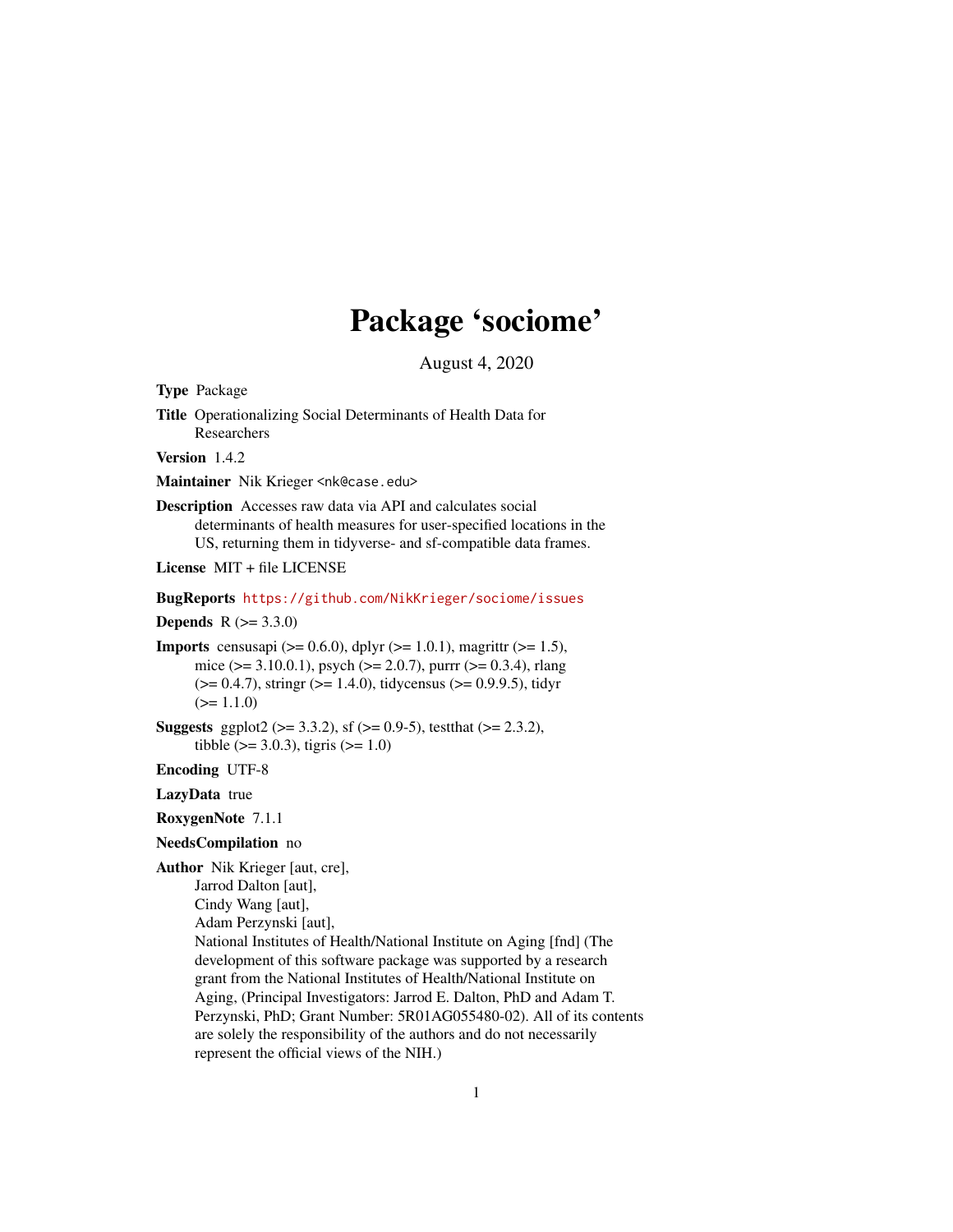<span id="page-1-0"></span>Repository CRAN Date/Publication 2020-08-03 22:50:06 UTC

### R topics documented:

| decennial vars $\ldots \ldots \ldots \ldots \ldots \ldots \ldots \ldots \ldots \ldots \ldots \ldots \ldots$ |  |  |  |  |  |  |  |  |  |  |  |  |  |  |  |  |  |  |
|-------------------------------------------------------------------------------------------------------------|--|--|--|--|--|--|--|--|--|--|--|--|--|--|--|--|--|--|
|                                                                                                             |  |  |  |  |  |  |  |  |  |  |  |  |  |  |  |  |  |  |

<span id="page-1-1"></span>acs\_vars *ACS variable names for ADI calculation*

#### **Description**

A dataset of the ACS variable names used to calculate the Area Deprivation Index (ADI).

#### Usage

acs\_vars

#### Format

A [tibble](#page-0-0) with 138 rows and 8 variables:

variable ACS variable name

description Brief description of the data the variable contains

- set1 Logical, indicating the variables to be used when calculating ADI using the 1- or 3-year estimates from 2011 and later or when using the 5-year estimates from 2012 or later
- set2 Logical, indicating the variables to be used when calculating ADI at the block group level using the 2015 or 2016 estimates
- set3 Logical, indicating the variables to be used when calculating ADI using the 2011 5-year estimates
- set4 Logical, indicating the variables to be used when calculating ADI using the 2010 1- or 3-year estimates
- set5 Logical, indicating the variables to be used when calculating ADI using the 2010 5-year estimates
- set6 Logical, indicating the variables to be used when calculating ADI using the 2008 or 2009 1-year estimates
- set7 Logical, indicating the variables to be used when calculating ACS estimates not previously mentioned, including the 2009 5-year estimates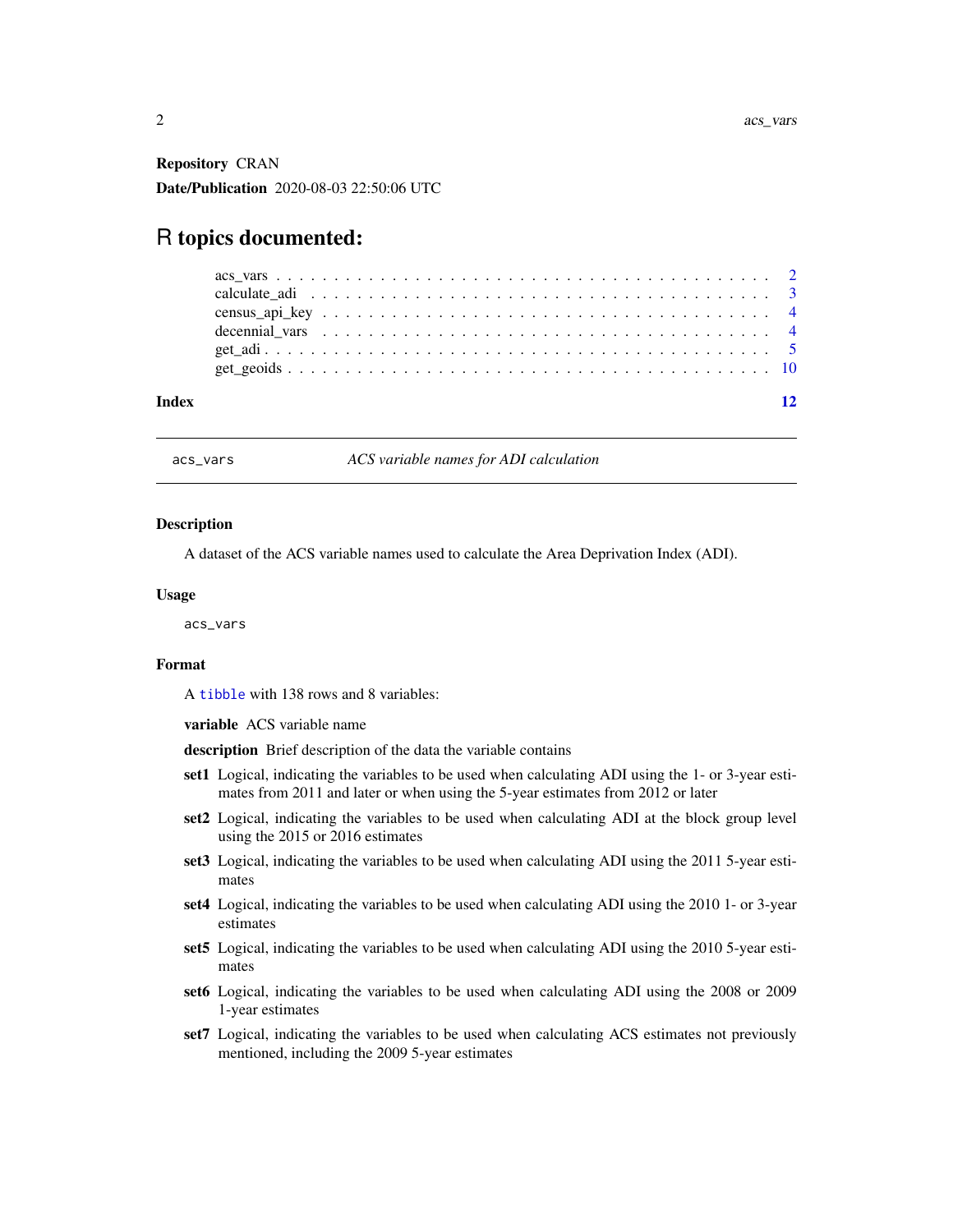#### <span id="page-2-0"></span>calculate\_adi 3

dec2010 Logical, indicating the variables to use in conjunction with the few actual 2010 decennial census variables when running  $get\_adi(year = 2010, dataset = "decennial")$ 

Note that not all year/estimate combinations are currently supported by the census API and/or tidycensus, and some may never be supported.

#### See Also

decennial vars

<span id="page-2-1"></span>calculate\_adi *Calculate ADI from census data.*

#### Description

Calculate the area deprivation index using decennial US census or American Community Survey (ACS) variables.

#### Usage

calculate\_adi(data\_raw, keep\_indicators = FALSE, seed = NULL)

#### Arguments

| data_raw        | A data frame, tibble, or sf ultimately obtained via tidycensus: : get_acs()<br>or tidycensus: : $get\_decennial()$ , having the data necessary to compute the<br>indicators of the ADI. |
|-----------------|-----------------------------------------------------------------------------------------------------------------------------------------------------------------------------------------|
|                 | The columns of his data frame must be named according to the elements of the<br>variable column in sociome::acs_vars and/or sociome::decennial_vars.                                    |
|                 | The easiest way to obtain data like this is to run sociome: : get_adi(raw_data_only<br>$=$ TRUE).                                                                                       |
| keep_indicators |                                                                                                                                                                                         |
|                 | Logical indicating whether or not to keep the component indicators of the ADI as<br>well as the original census variables used to calculate them. Defaults to FALSE.                    |
|                 | See acs_vars and decennial_vars for basic descriptions of the raw census<br>variables.                                                                                                  |
| seed            | Passed to set. seed() when imputation is needed.                                                                                                                                        |

#### Details

The function [get\\_adi\(](#page-4-1)) calls this function by default as its final step, but some users may want to calculate ADI values for different combinations of areas in a given data set. [get\\_adi\(](#page-4-1)raw\_data\_only = TRUE) returns the raw census data used to calculate ADI. Users may select subsets of such a data set and pipe them into calculate\_adi().

This function discerns what kind of census data that data contains (ACS, or one of the decennial censuses) by checking for the existence of key variables unique to each kind of data set.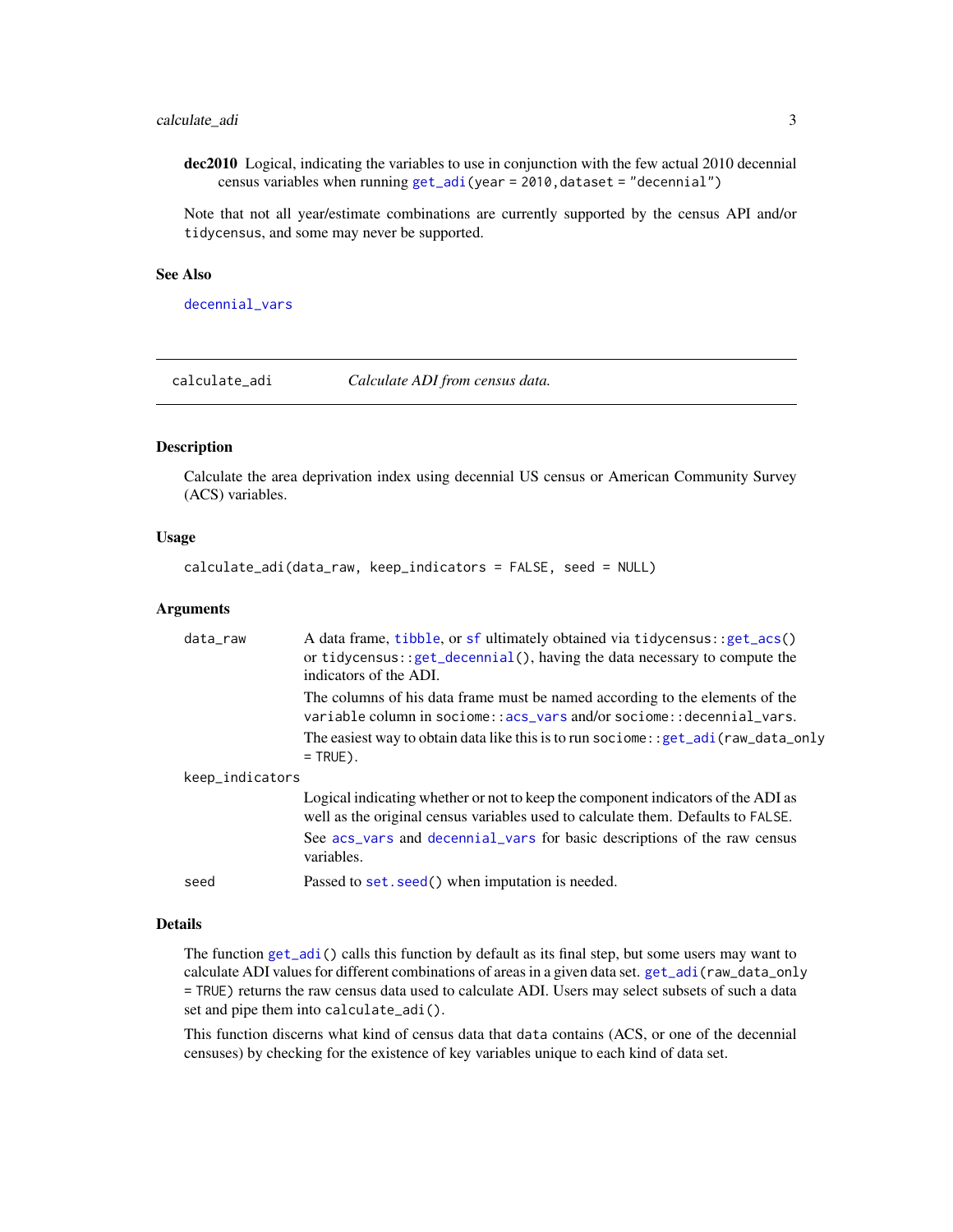<span id="page-3-0"></span>Areas listed as having zero households are excluded from ADI calculation. Their resulting ADIs will be NA.

If calling this function directly (i.e., not via  $get\_adi()$ ) on a data set that contains median household income (B19013\_001) and does not contain median family income (B19113\_001), median household income will be used in place of median family income, with a warning(). See the "Missingness and imputation" section of [get\\_adi\(](#page-4-1)).

#### Value

A [tibble](#page-0-0) with the same number of rows as data. Columns include GEOID, NAME, and ADI. Further columns containing the indicators and raw values will also be present if keep\_indicators = TRUE.

#### See Also

For more information, see [get\\_adi\(](#page-4-1)), especially **ADI factor loadings** and **Missingness and im**putation.

#### Examples

```
## Not run:
# Wrapped in \dontrun{} because these examples require a Census API key.
raw_census <- get_adi("state", raw_data_only = TRUE)
calculate_adi(raw_census)
calculate_adi(raw_census, keep_indicators = TRUE)
## End(Not run)
```
<span id="page-3-2"></span>census\_api\_key *Census API Key installer*

#### Description

See tidycensus:[:census\\_api\\_key\(](#page-3-2)).

<span id="page-3-1"></span>decennial\_vars *Decennial census variable names for ADI calculation*

#### Description

A dataset of the decennial census variable names used to calculate the Area Deprivation Index (ADI).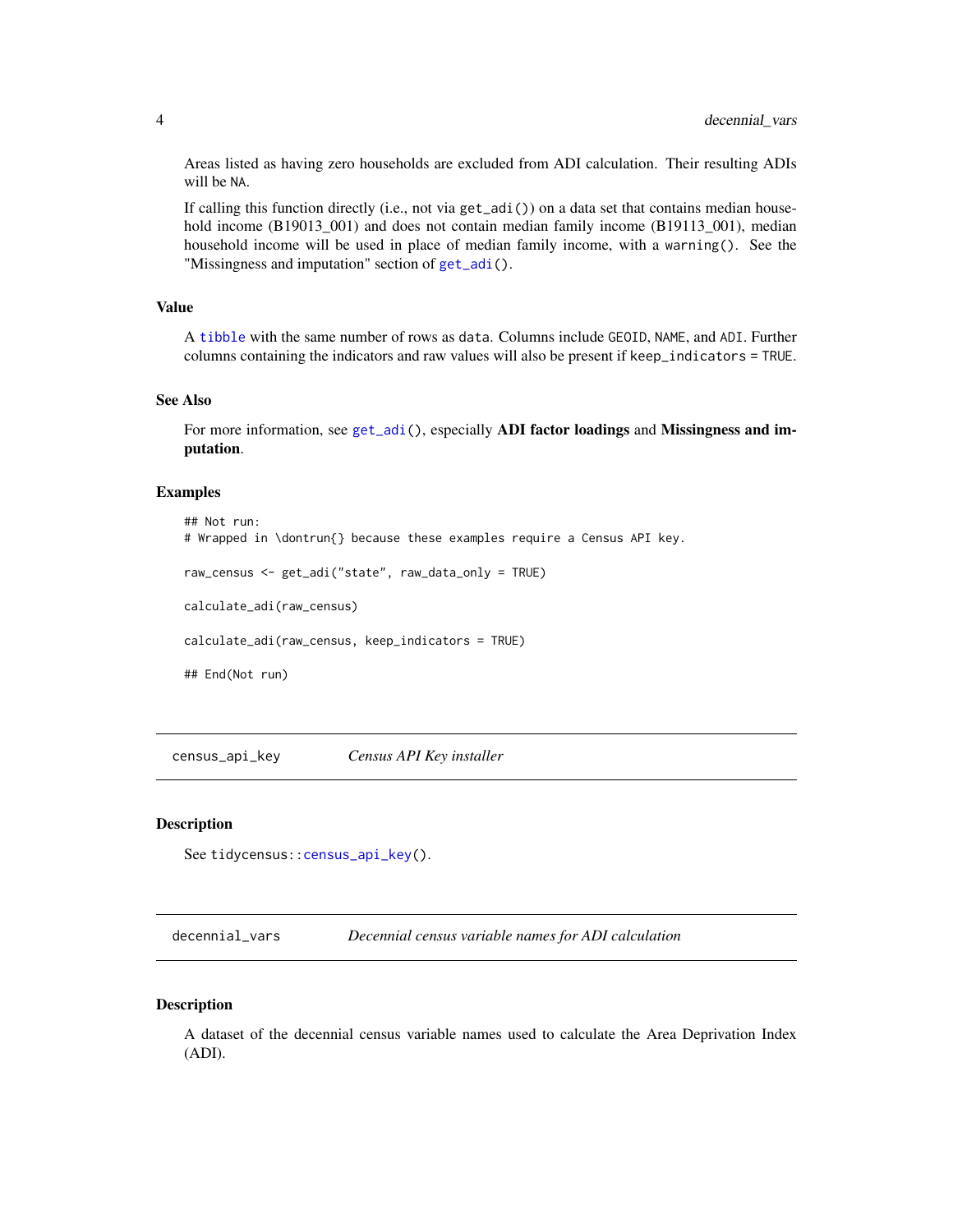<span id="page-4-0"></span>get\_adi 5

#### Usage

decennial\_vars

#### Format

A [tibble](#page-0-0) with 137 rows and 4 variables:

variable Decennial census variable name

sumfile The summary tape file of the decennial census variable

year The year of the decennial census variable

description Brief description of the data the variable contains

#### See Also

[acs\\_vars](#page-1-1)

<span id="page-4-1"></span>get\_adi *Get area deprivation index (ADI)*

#### Description

Returns the ADIs of user-specified areas.

#### Usage

```
get_adi(
  geography,
  state = NULL,
  county = NULL,
  geoid = NULL,
  zcta = NULL,year = 2017,
  dataset = c("acs5", "acs3", "acs1", "decennial"),
  geometry = FALSE,
  shift_geo = FALSE,
  keep_indicators = FALSE,
  raw_data_only = FALSE,
  cache_tables = TRUE,
  key = NULL,
  seed = NULL,
  ...
\mathcal{E}
```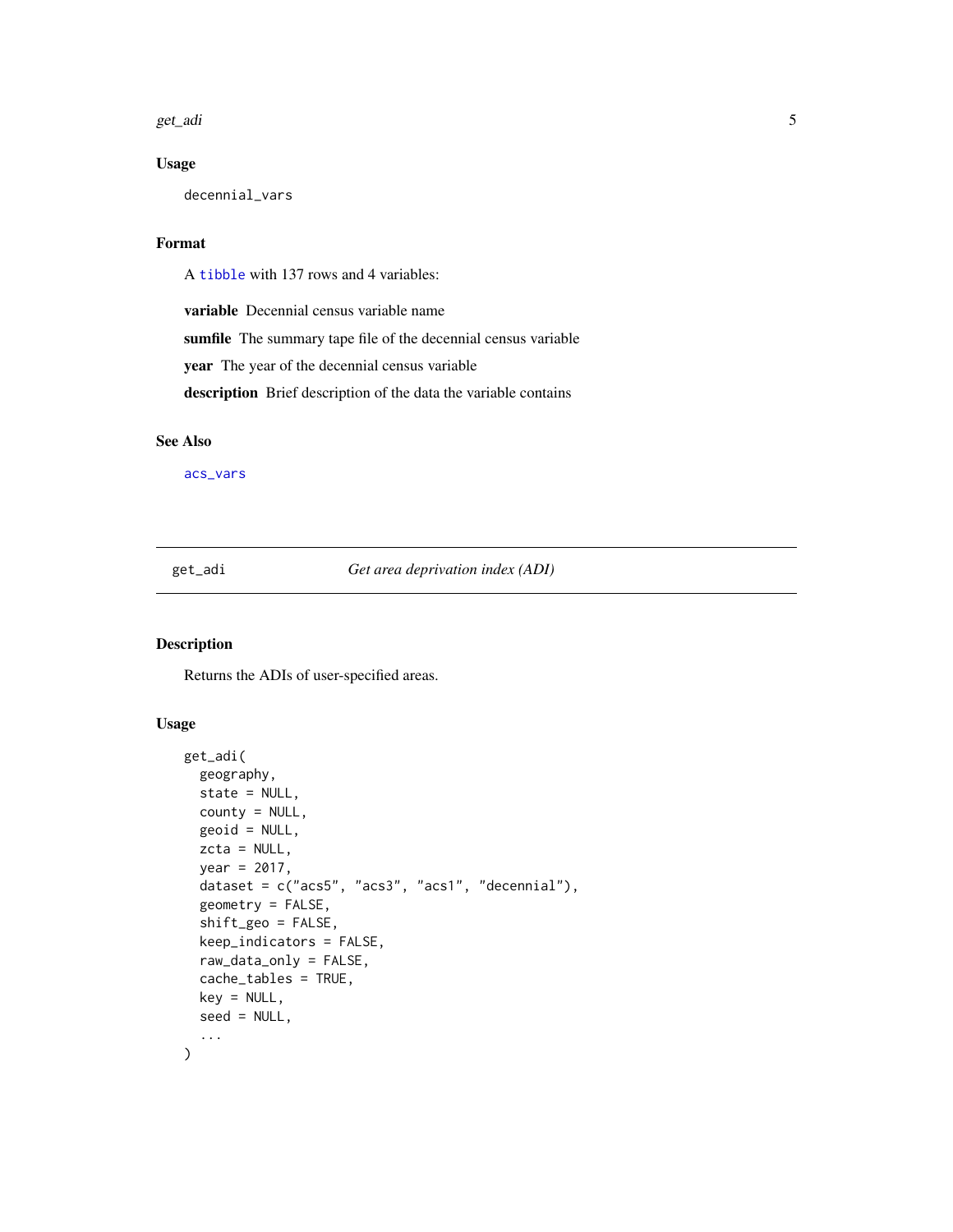#### <span id="page-5-0"></span>Arguments

| geography | A character string denoting the level of census geography whose ADIs you'd like<br>to obtain. Must be one of c("state", "county", "tract", "block group", or<br>"zcta"). Required.                                                                                                                                                                              |
|-----------|-----------------------------------------------------------------------------------------------------------------------------------------------------------------------------------------------------------------------------------------------------------------------------------------------------------------------------------------------------------------|
| state     | A character string specifying states whose ADI data is desired. Defaults to NULL.<br>Can contain full state names, two-letter state abbreviations, or a two-digit FIPS<br>code/GEOID (must be a vector of strings, so use quotation marks and leading<br>zeros if necessary). Must be left as NULL blank if using the geoid or zcta<br>parameter.               |
| county    | A vector of character strings specifying the counties whose ADI data you're<br>requesting. Defaults to NULL. If not NULL, the state parameter must have a<br>length of 1. County names and three-digit FIPS codes are accepted (must contain<br>strings, so use quotation marks and leading zeros if necessary). Must be blank<br>if using the geoid parameter. |
| geoid     | A character vector of GEOIDs (use quotation marks and leading zeros). Defaults<br>to NULL. Must be blank if state, county, or zcta is used. Can contain different<br>levels of geography (see details).                                                                                                                                                         |
| zcta      | A character vector of ZCTAs or the leading digit(s) of ZCTAs (use quotation<br>marks and leading zeros). Defaults to NULL. Must be blank if state, county, or<br>geoid is used.<br>Strings under 5 digits long will yield all ZCTAs that begin with those digits.                                                                                               |
|           | Requires that geography = "zcta". If geography = "zcta" and zcta = NULL,<br>all ZCTAs in the US will be used.                                                                                                                                                                                                                                                   |
| year      | Single integer specifying the year of US Census data to use. Defaults to 2017.                                                                                                                                                                                                                                                                                  |
| dataset   | The data set used to calculate ADIs. Must be one of c("acs5", "acs3", "acs1", "decennial"),<br>denoting the 5-, 3-, and 1-year ACS along with the decennial census. Defaults<br>to "acs5".                                                                                                                                                                      |
|           | When dataset = "decennial", year must be in $c(1990, 2000, 2010)$ .                                                                                                                                                                                                                                                                                             |
|           | The 2010 decennial census did not include the long-form questionnaire used in<br>the 1990 and 2000 censuses, so this function uses the 5-year estimates from the<br>2010 ACS to supply the data not included in the 2010 decennial census. In fact,<br>the only 2010 decennial variables used are H003002, H014002, P020002, and<br>P020008.                    |
|           | Important: data are not always available depending on the level of geography<br>and data set chosen. See https://www.census.gov/programs-surveys/acs/<br>guidance/estimates.html.                                                                                                                                                                               |
| geometry  | Logical value indicating whether or not shapefile data should be included in the<br>result, making the result an sf tibble instead of a plain tibble. Defaults to<br>FALSE.                                                                                                                                                                                     |
|           | The shapefile data that is returned is somewhat customizable: see the shift_geo<br>and arguments.                                                                                                                                                                                                                                                               |
| shift_geo | Logical value. See the shift_geo argument of tidycensus:: get_acs() or<br>tidycensus::get_decennial() for details.                                                                                                                                                                                                                                              |
|           | See  below for other ways to customize the shapefile data returned.                                                                                                                                                                                                                                                                                             |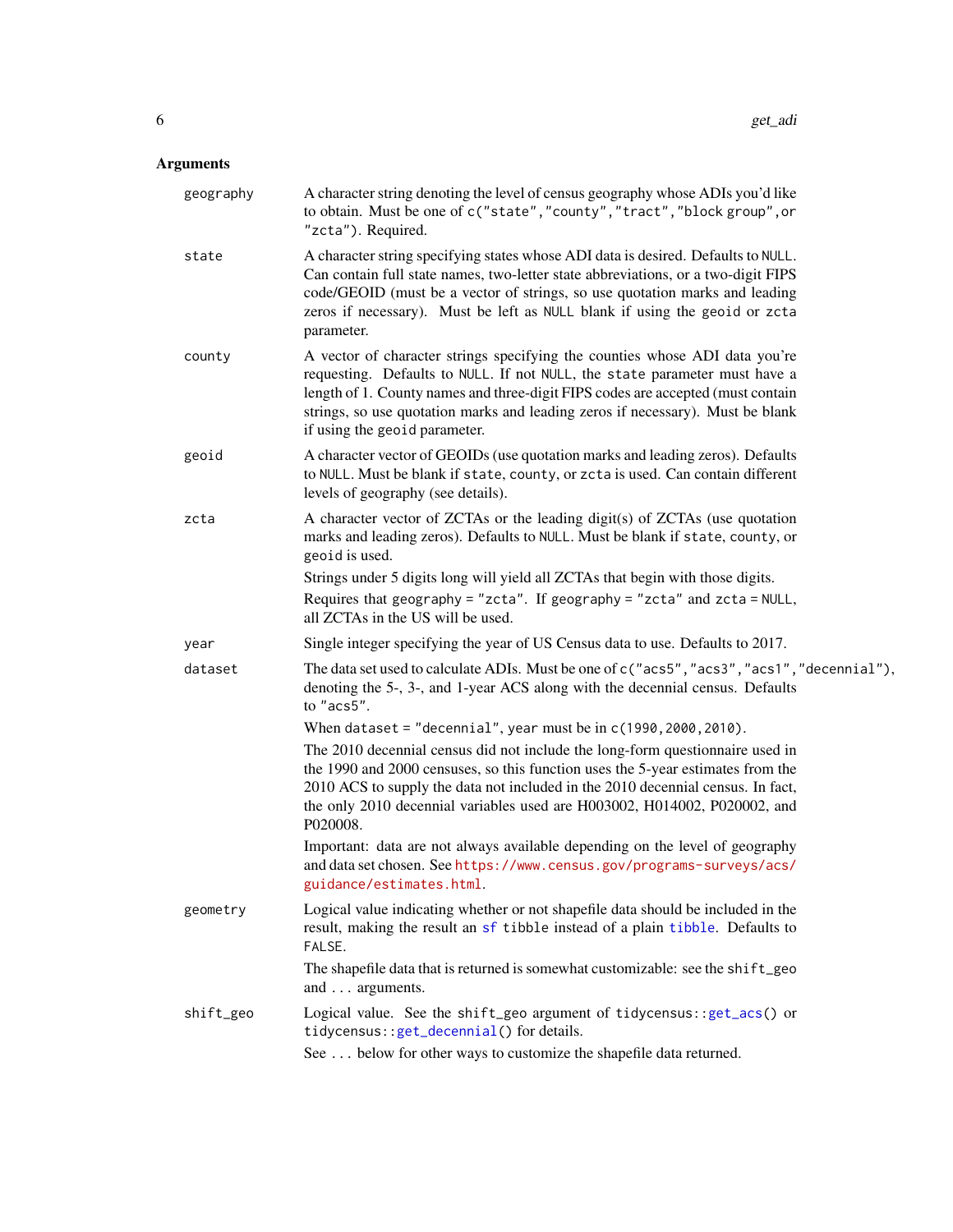#### <span id="page-6-0"></span>get\_adi 7

| keep_indicators |                                                                                                                                                                                                                                                                                                                                                                                                                                                                                                                                                                                                  |
|-----------------|--------------------------------------------------------------------------------------------------------------------------------------------------------------------------------------------------------------------------------------------------------------------------------------------------------------------------------------------------------------------------------------------------------------------------------------------------------------------------------------------------------------------------------------------------------------------------------------------------|
|                 | Logical value indicating whether or not the resulting tibble or sf tibble will<br>contain the socioeconomic measures used to calculate the ADI values. Defaults<br>to FALSE.                                                                                                                                                                                                                                                                                                                                                                                                                     |
|                 | See acs_vars and decennial_vars for basic descriptions of the raw census<br>variables.                                                                                                                                                                                                                                                                                                                                                                                                                                                                                                           |
| raw_data_only   | Logical, indicating whether or not to skip calculation of the ADI and only return<br>the census variables. Defaults to FALSE.                                                                                                                                                                                                                                                                                                                                                                                                                                                                    |
| cache_tables    | The plural version of the cache_table argument in tidycensus: : $get\_acs()$<br>or tidycensus: : $get\_decennial()$ . $(get\_adi()$ calls the necessary tidycensus<br>function many times in order to return ADIs, so many tables are cached if TRUE).<br>Defaults to TRUE.                                                                                                                                                                                                                                                                                                                      |
| key             | Your Census API key as a character string. Obtain one at http://api.census.<br>gov/data/key_signup.html. Defaults to NULL. Not necessary if you have al-<br>ready loaded your key with census_api_key().                                                                                                                                                                                                                                                                                                                                                                                         |
| seed            | Passed to set. seed() in calculate_adi() when imputation is needed.                                                                                                                                                                                                                                                                                                                                                                                                                                                                                                                              |
| $\cdots$        | Additional arguments to be passed onto tidycensus::get_acs() or tidycensus::get_decennial().<br>Currently, none of these functions' formal arguments can be meaningfully cus-<br>tomized (doing so will either throw an error or have no effect). However, when<br>setting geometry = TRUE, the tidycensus functions do pass meaningful argu-<br>ments onto the appropriate tigris function (namely, one of states(), counties(),<br>tracts(), block_groups(), or zctas(), according to the the value of geography).<br>This enables the user to somewhat customize the shapefile data obtained. |

#### Details

Returns a [tibble](#page-0-0) or [sf](#page-0-0) tibble of the area deprivation indices (ADIs) of user-specified locations in the United States, utilizing US Census data. Locations that are listed as having zero households are excluded from ADI calculation: their ADI values will be NA.

#### Value

If geometry = FALSE, (the default) a [tibble](#page-0-0). If geometry = TRUE is specified, an [sf](#page-0-0) tibble.

#### Reference area

The concept of "reference area" is important to understand when using this function. The algorithm that produced the original ADIs employs factor analysis. As a result, the ADI is a relative measure; the ADI of a particular location is dynamic, varying depending on which other locations were supplied to the algorithm. In other words, ADI will vary depending on the reference area you specify.

For example, the ADI of Orange County, California is *x* when calculated alongside all other counties in California, but it is *y* when calculated alongside all counties in the US. The get\_adi() function enables the user to define a **reference area** by feeding a vector of GEOIDs to its geoid parameter (or alternatively for convenience, states and/or counties to state and county). The function then gathers data from those specified locations and performs calculations using their data alone.

Areas listed as having zero households are excluded from the reference area, and their ADI values will be NA.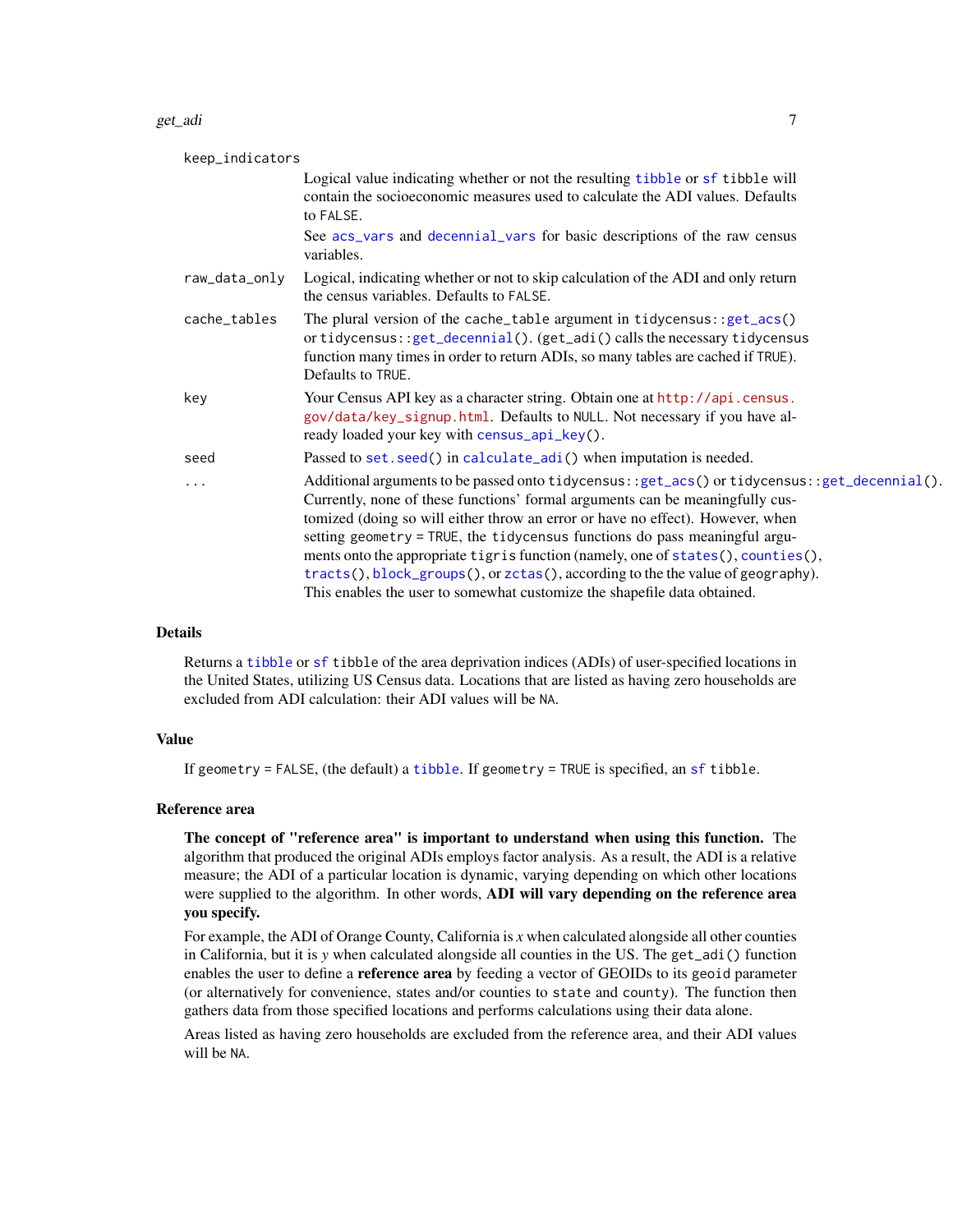#### <span id="page-7-0"></span>The geoid parameter

Elements of geoid can represent different levels of geography, but they all must be either 2 digits (for states), 5 digits (for counties), 11 digits (for tracts), or 12 digits (for block groups). It must contain character strings, so use quotation marks as well as leading zeros where applicable.

#### ADI factor loadings

The returned [tibble](#page-0-0) or [sf](#page-0-0) tibble is of class adi, and it contains an attribute called loadings, which contains a tibble of the PCA loadings of each factor. This is accessible through [attr\(](#page-0-0)name\_of\_tibble,"loadings").

#### Missingness and imputation

While this function allows flexibility in specifying reference areas (see the **Reference area** section above), data from the US Census are masked for sparsely populated places, resulting in many missing values.

Imputation is attempted via mice:[:mice\(](#page-0-0) $m = 1$ , maxit = 50, method = "pmm", seed = 500). If imputation is unsuccessful, an error is thrown, but the dataset of indicators on which imputation was unsuccessful is available via rlang:[:last\\_error\(](#page-0-0))\$adi\_indicators and the raw census data are available via rlang:[:last\\_error\(](#page-0-0))\$adi\_raw\_data. The former excludes areas with zero households, but the latter includes them.

One of the ADI indicators is median family income, but methodological issues with the 2015 and 2016 ACS have rendered this variable unavailable at the block group level for those years. When requested, this function will use median household income in its place, with a warning(). See [https:](https://www.census.gov/programs-surveys/acs/technical-documentation/user-notes/2016-01.html) [//www.census.gov/programs-surveys/acs/technical-documentation/user-notes/2016-0](https://www.census.gov/programs-surveys/acs/technical-documentation/user-notes/2016-01.html)1. [html](https://www.census.gov/programs-surveys/acs/technical-documentation/user-notes/2016-01.html).

#### API-related error handling

Depending on user input, this function may call its underlying functions (tidycensus:[:get\\_acs\(](#page-0-0)) or tidycensus:[:get\\_decennial\(](#page-0-0))) many times in order to accommodate their behavior. When these calls are broken up by state or by state and county, a message is printed indicating the state or state and county whose data is being pulled. These calls are wrapped in purrr:[:insistently\(](#page-0-0)rate = purrr:[:rate\\_delay\(](#page-0-0)),quiet = FALSE), meaning that they are attempted over and over until success, and tidycensus error messages are printed as they occur.

#### Warnings and disclaimers

Please note that this function calls data from US Census servers, so execution may take a long time depending on the user's internet connection and the amount of data requested.

For advanced users, if changing the dataset argument, be sure to know the advantages and limitations of the 1-year and 3-year ACS estimates. See [https://www.census.gov/programs-surveys/](https://www.census.gov/programs-surveys/acs/guidance/estimates.html.) [acs/guidance/estimates.html.](https://www.census.gov/programs-surveys/acs/guidance/estimates.html.) for details.

#### Examples

## Not run: # Wrapped in \dontrun{} because all these examples take >5 seconds # and require a Census API key.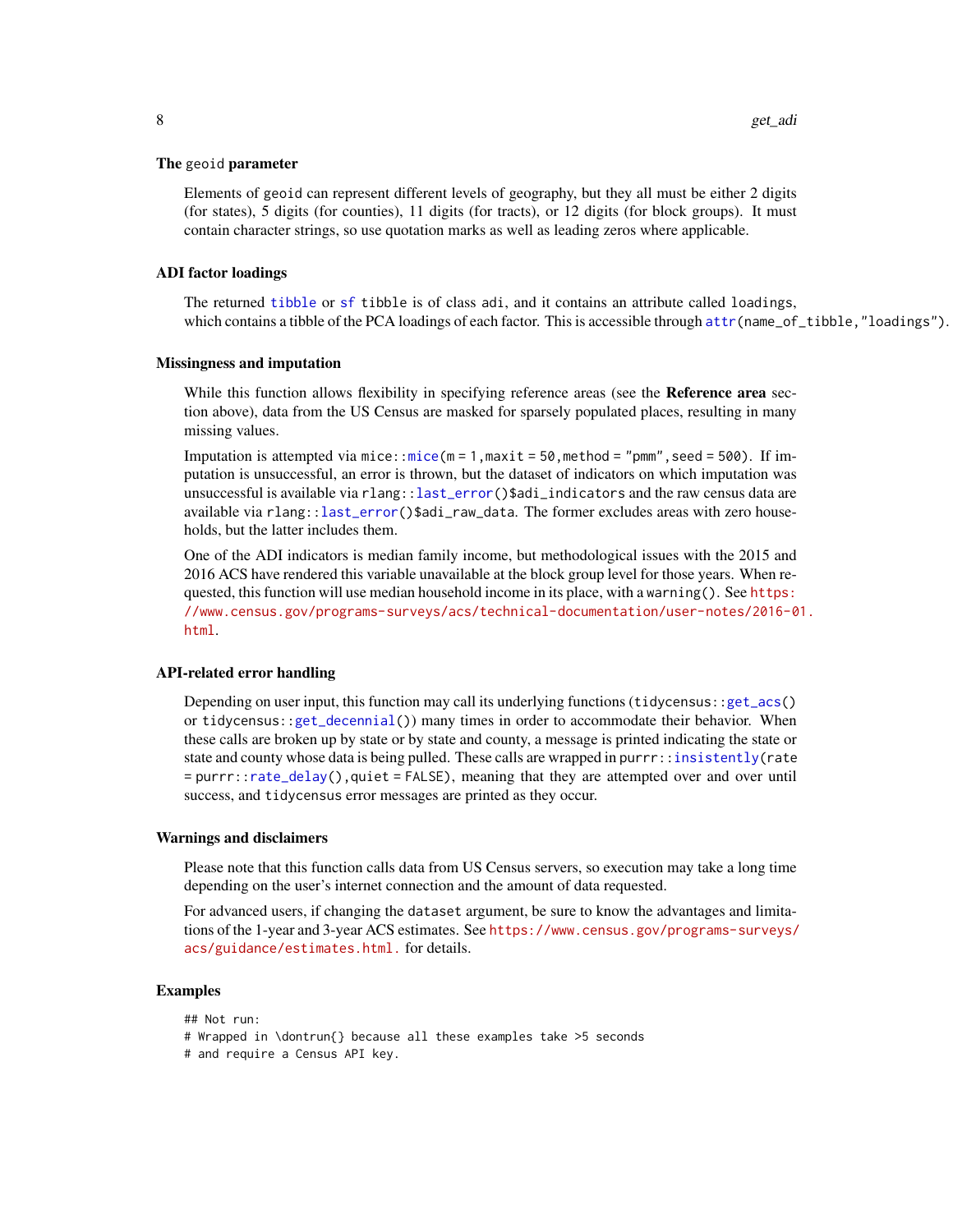```
# ADI of all census tracts in Cuyahoga County, Ohio
get_adi(geography = "tract", state = "OH", county = "Cuyahoga")
# ADI of all counties in Connecticut, using the 2014 ACS1 survey.
# Returns a warning because there are only 8 counties.
# A minimum of 30 locations is recommended.
get_adi(geography = "county", state = "CT", year = 2014, dataset = "acs1")
# Areas with zero households will have an ADI of NA:
queens <-
 get_adi(
   "tract",
   state = NY''.
   county = "Queens",
   keep_indicators = TRUE,
   geometry = TRUE
 \lambdaqueens %>%
 dplyr::as_tibble() %>%
 dplyr::select(GEOID, NAME, ADI, households = B11005_001) %>%
 dplyr::filter(is.na(ADI) | households == 0) %>%
 print(n = Inf)# geoid argument allows for highly customized reference populations.
# ADI of all census tracts in the GEOIDs stored in "delmarva" below:
# Notice the mixing of state- ("10") and county-level GEOIDs (the others).
delmarva_geoids <- c("10", "51001", "51131", "24015", "24029", "24035",
                     "24011", "24041", "24019", "24045", "24039", "24047")
delmarva <-
 get_adi(
   geography = "tract",
   geoid = delmarva_geoids,
   dataset = "decennial",
   year = 2000,
   geometry = TRUE
 \lambda# Demonstration of geom_sf() integration:
require(ggplot2)
# The na.value argument changes the fill of NA ADI areas.
delmarva %>% ggplot() + geom_sf(aes(fill = ADI), lwd = 0)
# Setting direction = -1 makes the less deprived areas the lighter ones
# The argument na.value changes the color of zero-household areas
queens %>%
 ggplot() +
 geom_s f(aes(fill = ADI), lwd = 0) +scale_fill_viridis_c(na.value = "red", direction = -1)
# Obtain factor loadings:
attr(queens, "loadings")
```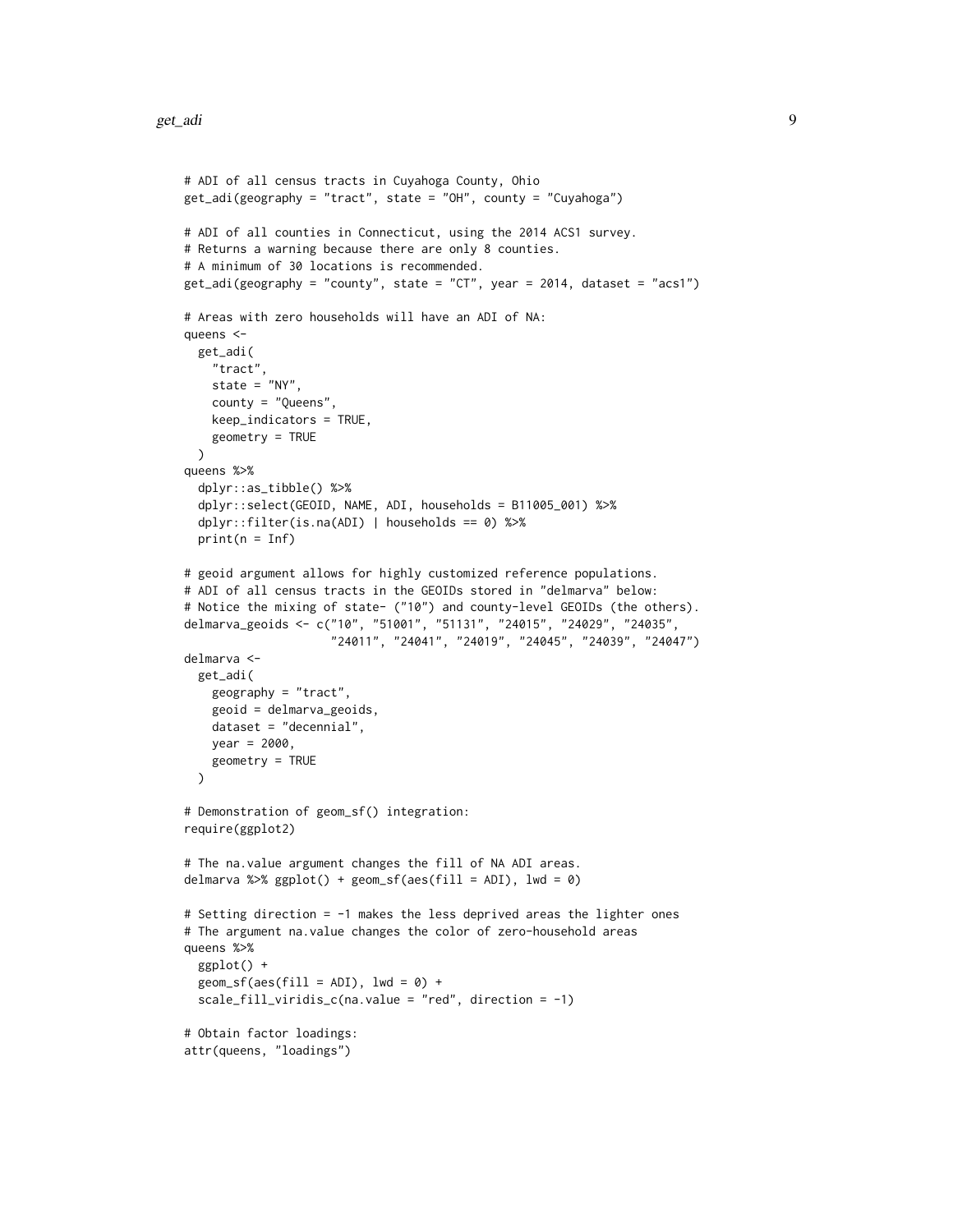<span id="page-9-0"></span>## End(Not run)

#### get\_geoids *Obtain GEOIDs of places*

#### Description

Returns a tibble of GEOIDs, names, and decennial census population of user-specified locations.

#### Usage

```
get_geoids(
 geography,
  state = NULL,
  county = NULL,
  geoid = NULL,
 year = 2010,geometry = FALSE,
  cache_tables = TRUE,
  key = NULL,
  ...
)
```
#### Arguments

| geography | A character string denoting the level of census geography whose GEOIDs you'd<br>like to obtain. Must be one of c("state", "county", "tract", "block group", "block").                                                                       |
|-----------|---------------------------------------------------------------------------------------------------------------------------------------------------------------------------------------------------------------------------------------------|
|           | Note that block-level data cannot be obtained from 1990 and 2000 decennial<br>census data due to limitations in $t$ idycensus:: $get$ decennial(). Whereas<br>block-level 2010 decennial census data are available, block-level ADIs cannot |
|           | be calculated due to the removal of the long-form questionnaire from the 2010<br>decennial census.                                                                                                                                          |
|           | state, county, geoid, geometry, cache_tables, key                                                                                                                                                                                           |
|           | See the descriptions of the arguments in $get\_adi()$ .                                                                                                                                                                                     |
| year      | Single integer specifying the year of US Census data to use. Defaults to 2010.<br>Based on this year, data from the most recent decennial census will be returned<br>(specifically, year $\leq$ -floor (year / 10) $\star$ 10 is run).      |
| .         | Additional arguments to be passed to tidycensus: : get_decennial(). Not<br>recommended; use at your own risk.                                                                                                                               |

#### Details

This allows users to quickly obtain all GEOIDs in a specified location at a specific level of geography without having to manually look them up somewhere else.

This facilitates calls to [get\\_adi\(](#page-4-1)) that involve somewhat complicated reference areas.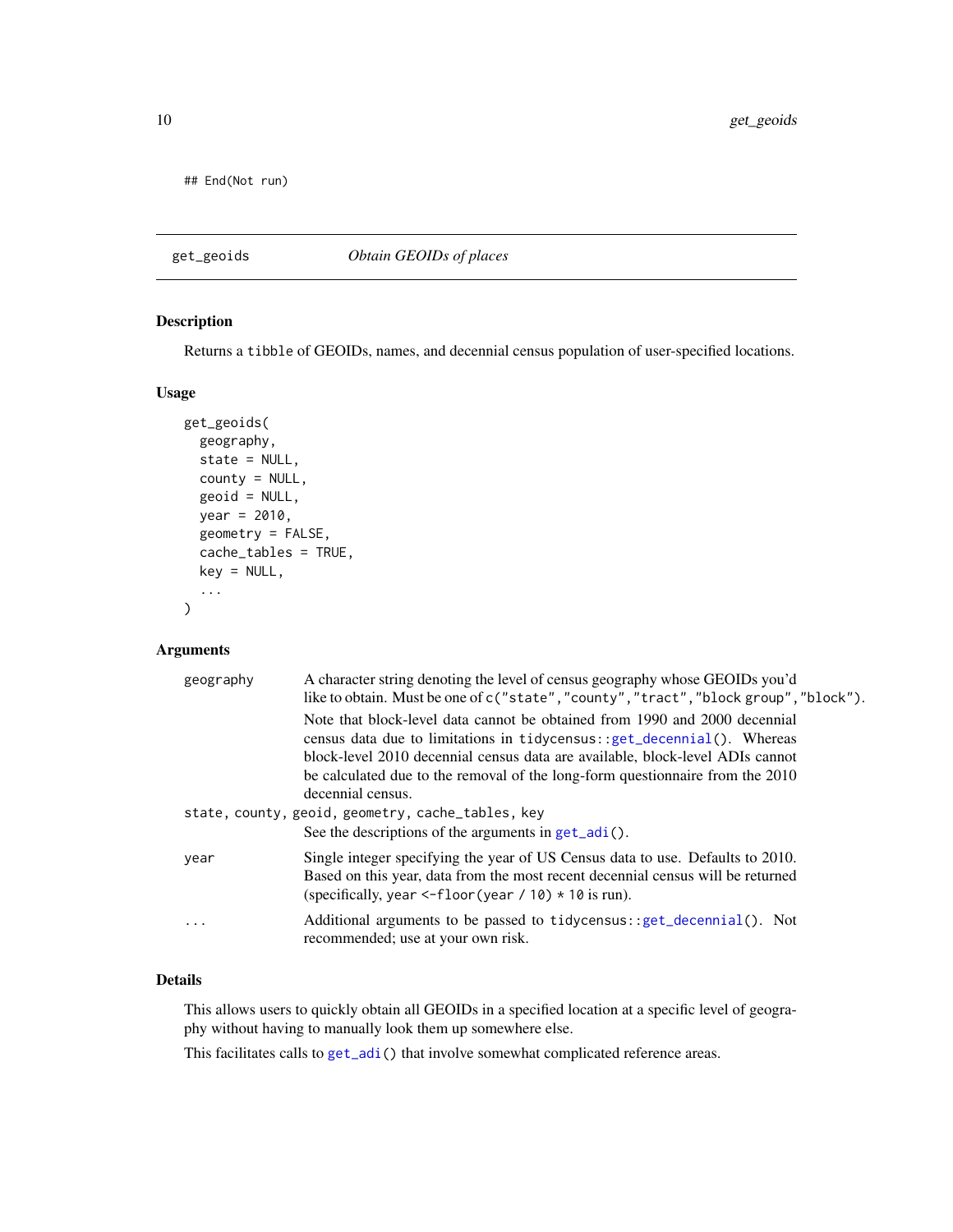#### get\_geoids 11

#### Examples

```
## Not run:
# Wrapped in \dontrun{} because it requires a Census API key.
# Get all tract GEOIDs for Manhattan
tracts <- get_geoids(geography = "tract", state = "New York", county = "New York")
tracts
# Get all block GEOIDs for the fifth tract on that list
get_geoids(geography = "block", geoid = tracts$GEOID[5])
```
## End(Not run)